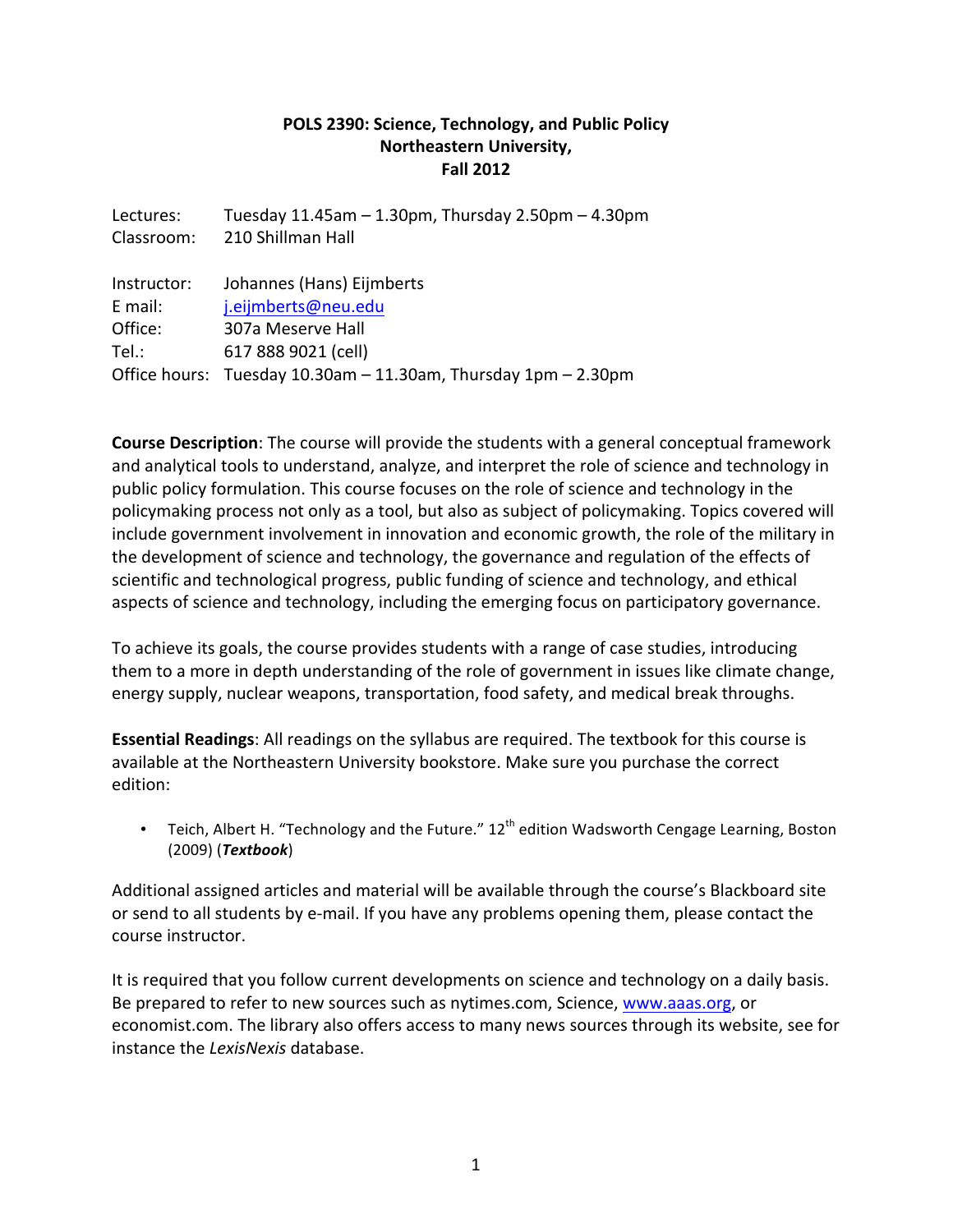#### **Course requirements:**

| Participation:           | 15%      |
|--------------------------|----------|
| Reading introduction 10% |          |
| 2 opinion papers:        | 10% each |
| 2 quizzes:               | 10% each |
| Paper:                   | 25%      |
| Presentation:            | 10%      |

Final grades will be determined using the following percentage scale:  $A+ = 100 - 97$  A =  $96 - 93$ , A =  $92 - 90$ , B + =  $89 - 87$ , B =  $86 - 83$ , B =  $82 - 80$ , C + =  $79 - 77$ , C =  $76 - 73$ , C- =  $72 - 70$ , D+ =  $69 - 67$ , D =  $66 - 63$ , D- =  $62 - 60$ , F = < 60.

**Participation**: *Attendance is mandatory*. The instructor keeps track of attendance. If you have circumstances that preclude you from attending, you are expected to inform the instructor in a timely manner. Students are expected to read the assigned texts thoroughly and come to class prepared to contribute to the discussion and to answer any question.

Use of laptops in class is allowed, **actually encouraged**, yet should be limited to taking notes and reviewing course material. Any other use of computers will not be tolerated.

### The use in any way of cell phones is not allowed in class.

**Reading introduction**: Each student will introduce and present an assigned reading during class at a given time. The introduction will reflect the nature of the reading and the basis of the argument of the author. The student is required to make a hand-out for the class, which is to be handed in to the instructor before class.

**Opinion pieces**: Each student will write two short opinion pieces. For each the student is asked to find and come prepared to discuss news article that relates to one of the broad topics that covered in class. Instructions for completing these opinions will be distributed during the course. All assignments will be submitted through Blackboard. No deadline extension will be offered. Opinions handed in after the specified time will have ten percent subtracted from their final score for each day they are late.

**Quizzes**: Two quizzes will be held in class, most probably made available through Blackboard. The quizzes will ask for a brief explanation of certain terms or concepts, and might include a short essay question or other assignment.

**Research Paper**: Each student will write a research paper. Instructions for completing this paper will be distributed during the course. The paper for this course will be no more than 10 – 12 pages, double spaced. The paper will require the use of outside resources. Students MUST cite any and all sources used. All assignments will be submitted though Blackboard. No deadline extension will be offered. Papers handed in after the specified time will have ten percent subtracted from their final score for each day they are late.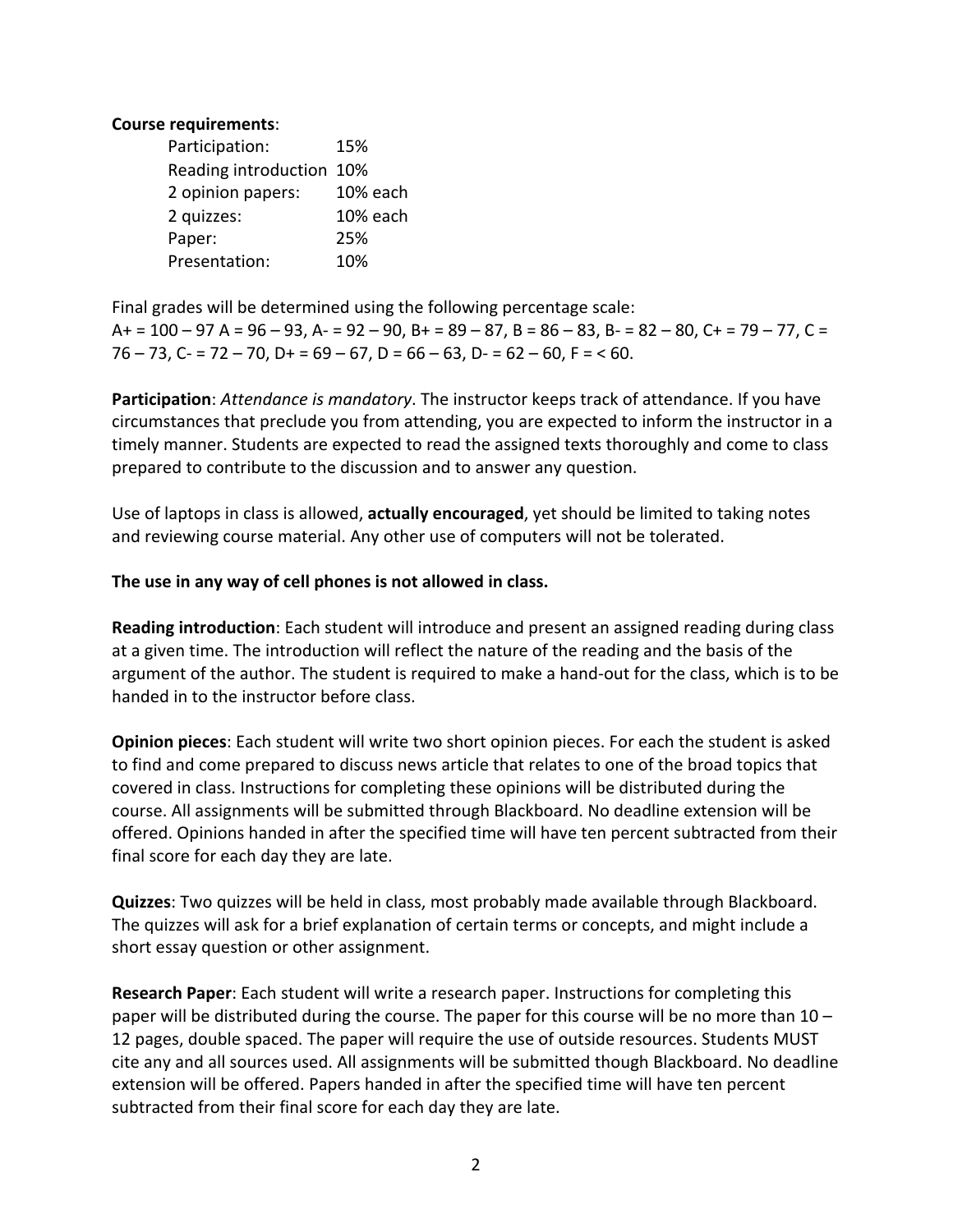**Presentation**: Students will present their paper in a formal 10 minute long Power Point (or similar presentation tool) presentation. A question & answer session will follow. Instructions for completing the presentation will be distributed during the course.

**Respect for Others**: Discussions in a political science course can occasionally be controversial and disconcerting for some. Students should remember that this is an academic environment in which the primary objective is learning. Though it is not necessary to agree with another's viewpoint (including the instructor's), students are expected to be respectful of other people's perspectives and ideas.

**Academic Honesty:** WARNING. The Department of Political Science takes very seriously the issue of academic honesty. Any student who appears to violate the University's Academic Honesty and Integrity Policy may be referred to the University's Office of Student Conduct and Conflict Resolution. The Academic Honesty and Integrity Policy includes cheating, fabrication, plagiarism, and other types of dishonest activities. Plagiarism is broadly defined as taking ideas, concepts, or actual words of another person and passing them off as your own work. Of particular note is the increase in cut-and-paste plagiarism, which involves downloading phrases from websites or other internet sources. (See

http://www.northeastern.edu/osccr/academichonesty.html).

The instructor will clarify specific guidelines on fair use of material for this class. If a proven violation involves an exam of course assignment, the student shall receive a failing grade for the assignment, in addition to sanctions imposed by the Office of Student Conduct and Conflict Resolution. Individual faculty, with the support of the Department, can impose harsher penalties, as they deem necessary.

**Policy on Incompletes**: Except in the direst circumstances, incompletes in this course are not possible. Would the instructor agree to an incomplete, a form of the Political Science Department must be filled out. It represents a contract between student and the instructor on when and how the course will be completed.

**Amendments:** The instructor reserves the right to change this syllabus during the semester. In the event of a change, the class will be informed at the next session and an updated copy of the syllabus will be posted on Blackboard. Students are required to have the latest version of the syllabus.

| Dates to remember:          |                                     |
|-----------------------------|-------------------------------------|
| <b>Tuesday September 18</b> | Opinion 1 due                       |
| Tuesday October 23          | Opinion 2 due                       |
| Tuesday October 30          | Quiz 1                              |
| Thursday November 22        | Thanksgiving Break - NO CLASS       |
| <b>Tuesday November 27</b>  | Research Paper and Presentation due |
| Thursday December 6         | Quiz 2                              |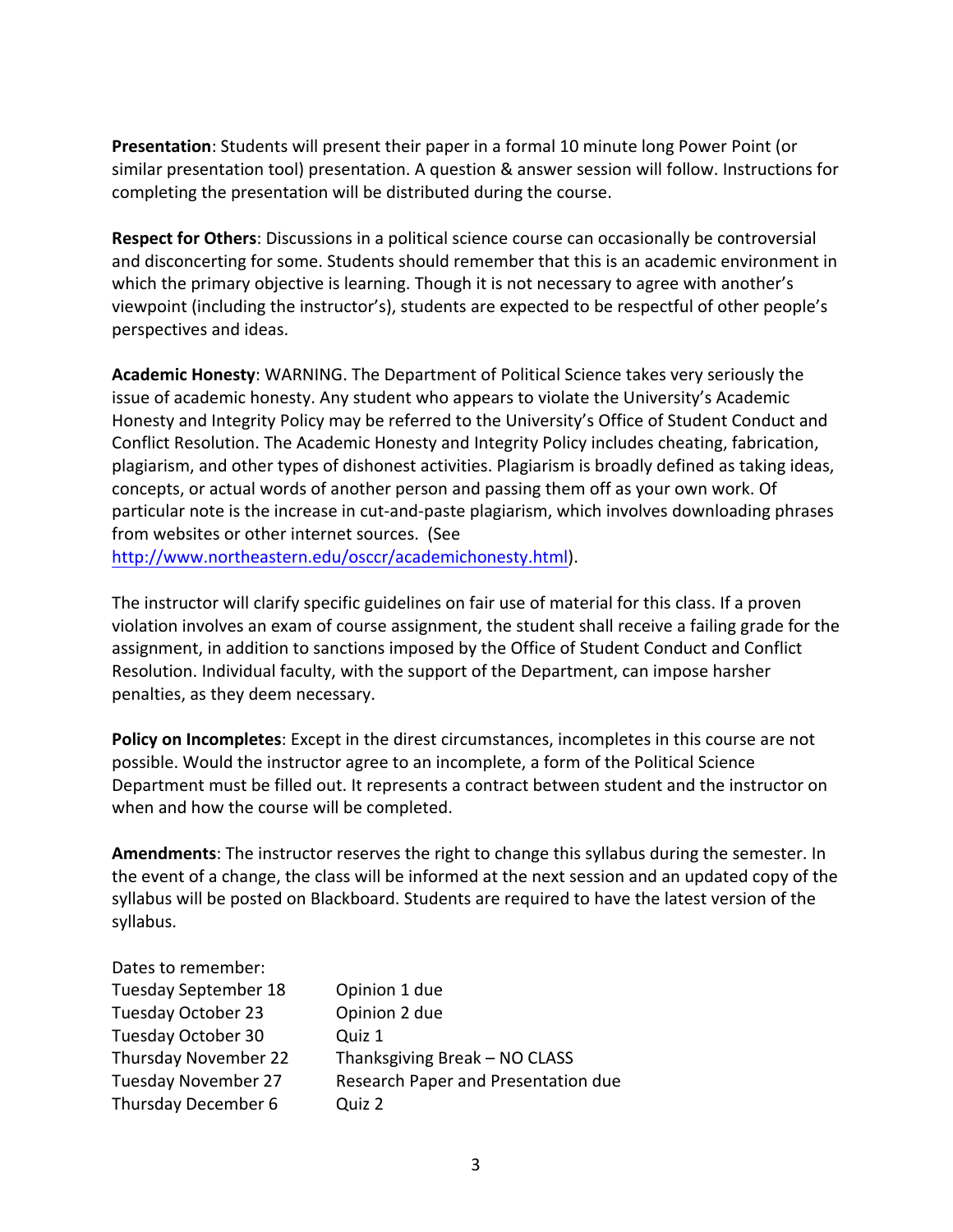# Tentative course schedule:

| Week 1 | Thursday Sept 6  | Introduction of the Course<br><b>Class starts</b>                                                                                                                                                                             |
|--------|------------------|-------------------------------------------------------------------------------------------------------------------------------------------------------------------------------------------------------------------------------|
|        | <b>REVIEW</b>    | Syllabus ON BLACK BOARD                                                                                                                                                                                                       |
| Week 2 | Tuesday Sept 11  | Introduction Science & Technology                                                                                                                                                                                             |
|        | <b>READ</b>      | "Definitions" in Markert, Linda Rae & Patricia Ryaby Backer<br>"Contemporary Technology: Innovations, Issues, and<br>Perspectives." (2003) ON BLACK BOARD                                                                     |
|        | <b>REVIEW</b>    | "Definitions" American Association for the Advancement<br>of Science (AAAS), ON BLACK BOARD                                                                                                                                   |
|        | <b>READ</b>      | Schatzki, Theodore R. "Nature and Technology in History."<br>History and Theory. Vol. 42, No. 4, Theme Issue 42:<br>Environment and History. (Dec. 2003) pp. 82 - 93. ON<br><b>BLACK BOARD</b>                                |
|        | Thursday Sept 13 | History of Science & Technology - Social Studies of<br>Science & Technology                                                                                                                                                   |
|        | <b>READ</b>      | Jasanoff, Sheila "STS and Public Policy: Getting Beyond<br>Deconstruction. "Science Technology Society (1999) Vol. 4<br>No. 59 ON BLACK BOARD. *                                                                              |
|        | <b>READ</b>      | Smith, Merritt Roe "Technological Determinism in<br>American Culture" in Does Technology Drive History? The<br>Dilemma of Technological Determinism. Merritt Roe Smith<br>& Leo Marx (Eds.) MIT Press (1994) ON BLACK BOARD * |
|        | READ             | Winner, Langdon "Do Artifacts Have Politics?" in Teich. *                                                                                                                                                                     |
| Week 3 | Tuesday Sept 18  | <b>OPINION 1 DUE ON BLACK BOARD</b>                                                                                                                                                                                           |
|        |                  | Drivers of Science and Technology                                                                                                                                                                                             |
|        | <b>READ</b>      | Marx, Leo "Does Improved Technology Mean Progress?" in<br>Teich. *                                                                                                                                                            |
|        | <b>READ</b>      | David, P.A, "Clio and the Economics of QWERTY."<br>American Economic Review. Vol 72, No. 2 (1985) pp. 332 -<br>337 ON BLACK BOARD *                                                                                           |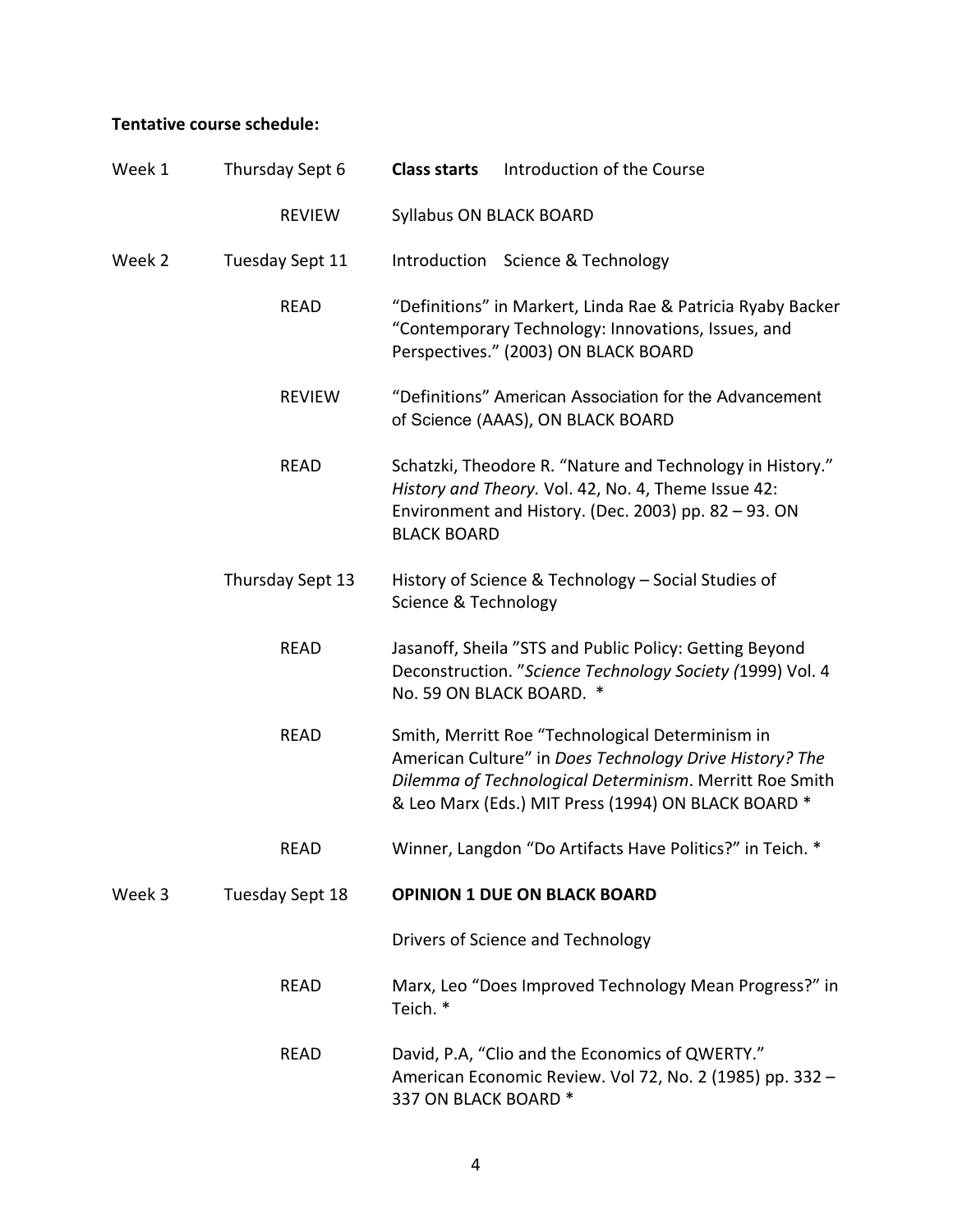|        | <b>READ</b>      | Rosenberg, Nathan "Science, Invention, and Economic<br>Growth" in Economic Journal Vol. 84, No 333 (1974) ON<br><b>BLACK BOARD*</b>                                                               |
|--------|------------------|---------------------------------------------------------------------------------------------------------------------------------------------------------------------------------------------------|
|        | Thursday Sept 20 | Public Policy and the Role of Government in Science and<br>Technology                                                                                                                             |
|        | <b>READ</b>      | Albert H. Teich "Government and Technology" in Teich.                                                                                                                                             |
| Week 4 | Tuesday Sept 25  | Government of Science and Technology                                                                                                                                                              |
|        | LOOK AT          | Kraemer, Sylvia "Science and Technology Policy in the<br>United States: Open Systems in Action." (2006) ON BLACK<br><b>BOARD</b>                                                                  |
|        | <b>READ</b>      | Chapter 2 "Decision Making Framework" in Patrick W.<br>Hamlett, Understanding Technological Politics: A Decision-<br>Making Approach (1991). ON BLACK BOARD                                       |
|        | <b>READ</b>      | Matthew C. Nisbet and Chris Mooney "Framing Science" in<br>Science Vol. 316 6 April, 2007 pp. 56 ON BLACK BOARD                                                                                   |
|        | <b>READ</b>      | Matthew C. Nisbet and Dietram A. Scheufele "Framing<br>Science: The Future of Public Engagement." Working<br>Paper Sept 6, 2007 ON BLACK BOARD *                                                  |
|        | Thursday Sept 27 | <b>Science Supports Policy</b>                                                                                                                                                                    |
|        | <b>READ</b>      | Pielke, Roger A. "Four Idealized Roles of Science in Policy<br>and Politics" Chapter 1 in The Honest Broker: Making<br>Sense of Science in Policy and Politics. (2007). ON BLACK<br>BOARD*        |
|        |                  | Weinberg, Alvin M. "Can Technology Replace Social<br>Engineering?" In Teich. *                                                                                                                    |
|        | <b>READ</b>      | Kraemer, Sylvia "The Science and Technology Policy<br>Toolkit." Chapter 4 in Science and Technology Policy in the<br>United States: Open Systems in Action. (2006) ON BLACK<br>BOARD <sup>*</sup> |
|        | <b>READ</b>      | "Technocrats: Minds Like Machines" The Economist Nov<br>19, 2011 ON BLACK BOARD                                                                                                                   |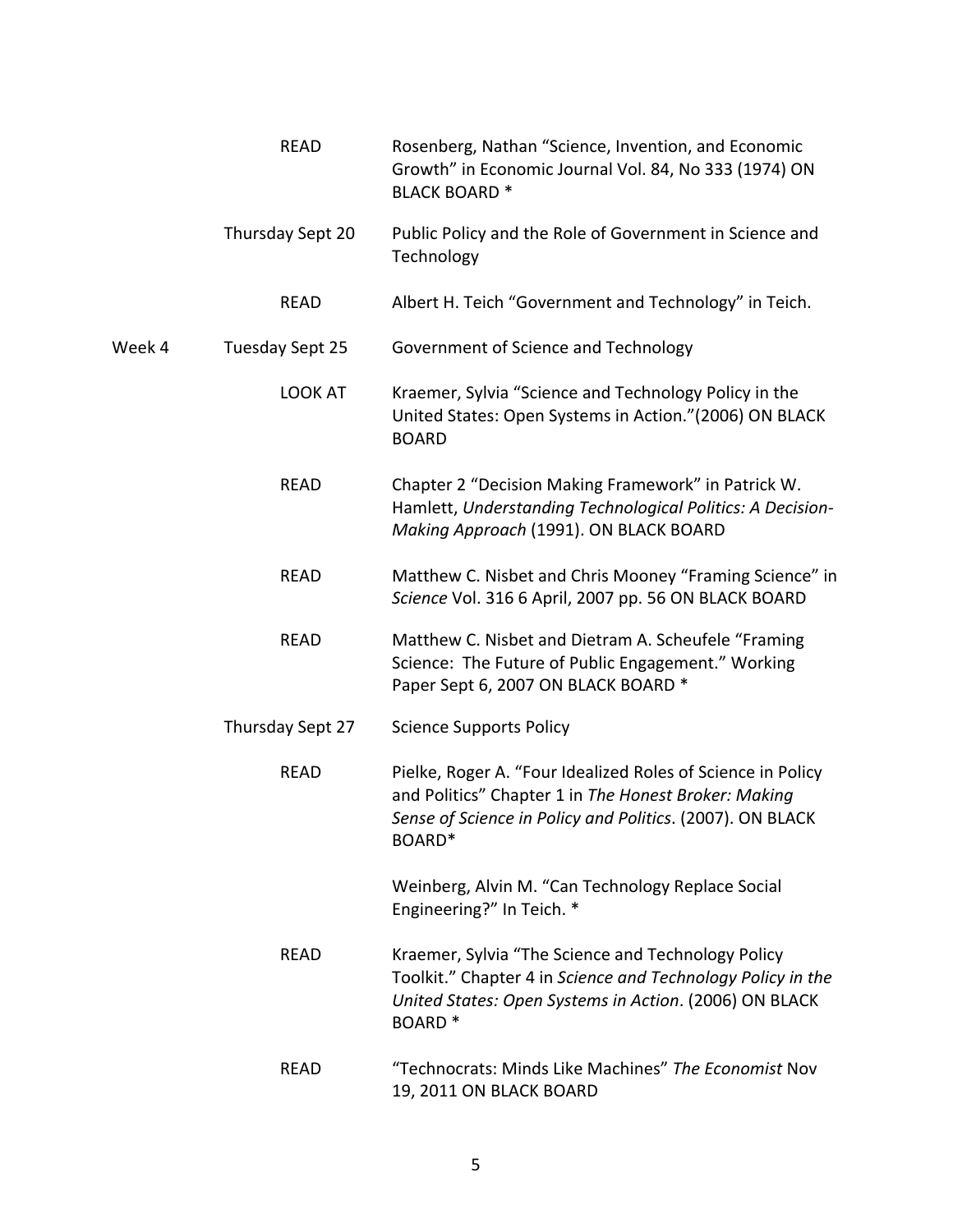| Week 5 | Tuesday Oct 2  | Cases: Climate change                                                                                                                                                                         |
|--------|----------------|-----------------------------------------------------------------------------------------------------------------------------------------------------------------------------------------------|
|        | <b>READ</b>    | Collins, W. et al "The Science Behind Climate Change." In<br>Teich.                                                                                                                           |
|        | <b>READ</b>    | Eileen Claussen "An Effective Approach to Climate<br>Change." Science, Vol 306, Oct. 2004 ON BLACK BOARD                                                                                      |
|        | <b>LOOK AT</b> | BBC.co.uk "Arguments Made By Climate Change Skeptics."<br>December 2009.                                                                                                                      |
|        |                | http://news.bbc.co.uk/2/hi/science/nature/8376286.stm                                                                                                                                         |
|        | Thursday Oct 4 | Policy for Science & Technology - Innovation &<br><b>Economic Growth</b>                                                                                                                      |
|        | <b>READ</b>    | Kraemer, Sylvia "Technology and the Ideology of Free<br>Markets." Chapter 2 in Science and Technology Policy in<br>the United States: Open Systems in Action (2006) ON<br><b>BLACK BOARD*</b> |
|        | <b>READ</b>    | Hamlett, Patrick W. "The Corporate Managerial Arena."<br>Chapter 3 in Understanding Technological Politics: A<br>Decision-Making Approach.(1991) ON BLACK BOARD                               |
|        | <b>READ</b>    | Sabety, Ted "Nanotechnology Innovation and the Patent<br>Thicket: Which IP Policies Promote Growth?"<br>Nanotechnology Law & Business Vol. 1. No. 3 (2004). ON<br><b>BLACK BOARD*</b>         |
|        | <b>READ</b>    | Branscomb, Lewis M. "What's Next in Technology Policy?"<br>Issues in Science and Technology (Summer 2003) pp. 16 -<br><b>18 ON BLACK BOARD</b>                                                |
| Week 6 | Tuesday Oct 9  | Policy for Science & Technology: Risk & Regulations                                                                                                                                           |
|        | <b>READ</b>    | Chapter 9 "Risk in the Technological Society" in Patrick W.<br>Hamlett, Understanding Technological Politics: A Decision-<br>Making Approach. (1991). ON BLACK BOARD                          |
|        |                |                                                                                                                                                                                               |

READ Luigi Pellizzoni and Marja Ylönen "Responsibility in Uncertain Times: An Institutional Perspective on Precaution." Global Environmental Politics. Vol. 8 No. 3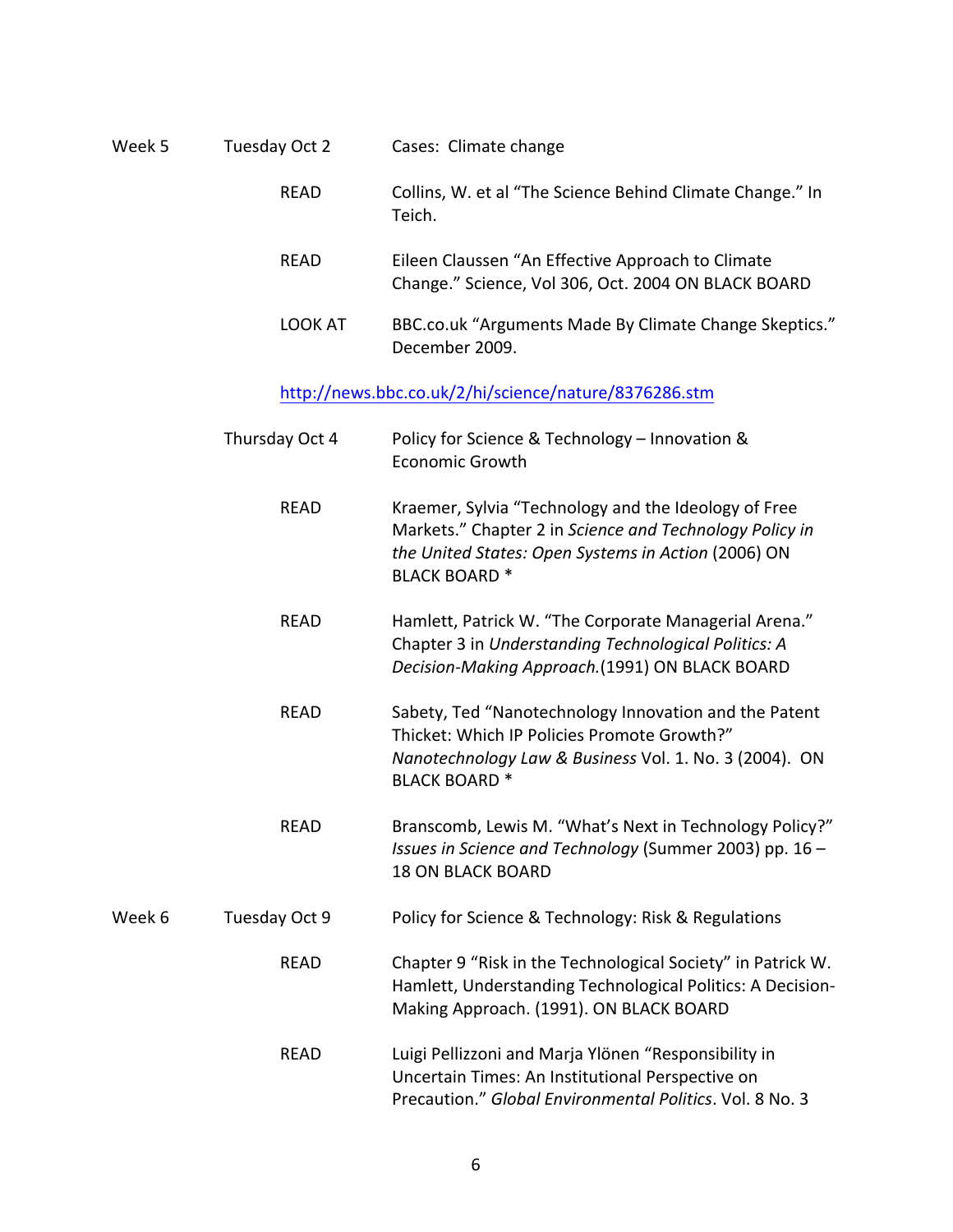(Aug 2008). ON BLACK BOARD \*

|        | <b>READ</b>     | Burgess, Adam "The Making of the Risk-centered Society<br>and the Limits of Social Risk Rsearch." Health, Risk, and<br>Society. Vol. 8 No. 4 (Dec 2006): 329 - 342. ON BLACK<br>BOARD <sup>*</sup> |
|--------|-----------------|----------------------------------------------------------------------------------------------------------------------------------------------------------------------------------------------------|
|        | <b>REVIEW</b>   | RIVM "Coping Rationally with Risk." 2 pages ON BLACK<br><b>BOARD</b>                                                                                                                               |
|        | Thursday Oct 11 | Case on Risk & Regulation - Antennas for Wireless<br>Service                                                                                                                                       |
|        |                 | In class documentary & discussion                                                                                                                                                                  |
| Week 7 | Tuesday Oct 16  | Policy for Science & Technology - International<br>Patterns & Cooperation.                                                                                                                         |
|        | <b>BROWSE</b>   | "National Innovation Systems." OECD 1997. ON BLACK<br>BOARD.                                                                                                                                       |
|        | <b>READ</b>     | Smith, David A. "Technology and the Modern World-<br>System: Some Reflections" Science, Technology, & Human<br>Values, Vol. 18, No. 2 (Spring, 1993), pp. 186-195 ON<br><b>BLACK BOARD*</b>        |
|        | <b>READ</b>     | Schott, Thomas "World Science: Globalization of<br>Institutions and Participation." Science, Technology, and<br>Human Values, Vol 18, No 2 (Spring 1993), pp. 196 - 208.<br>ON BLACK BOARD *       |
|        | <b>READ</b>     | Woodhouse, Edward and Daniel Sarewitz "Science Policies<br>for Reducing Societal Inequities." In Science and Public<br>Policy. Vol. 34 No. 3 (March 2007), pp. 139 - 150 ON<br><b>BLACK BOARD*</b> |
|        | Thursday Oct 18 | Public Funding of Science and Technology                                                                                                                                                           |
|        | <b>READ</b>     | Smith, Bruce L.R "The Post War Consensus." Chapter 3 in<br>American Science Policy Since World War II. (1990) ON<br><b>BLACK BOARD. *</b>                                                          |
|        | <b>READ</b>     | "Technology Transfer" Chapter 7 in Markert, Linda Rae &<br>Patricia Ryaby Backer "Contemporary Technology:                                                                                         |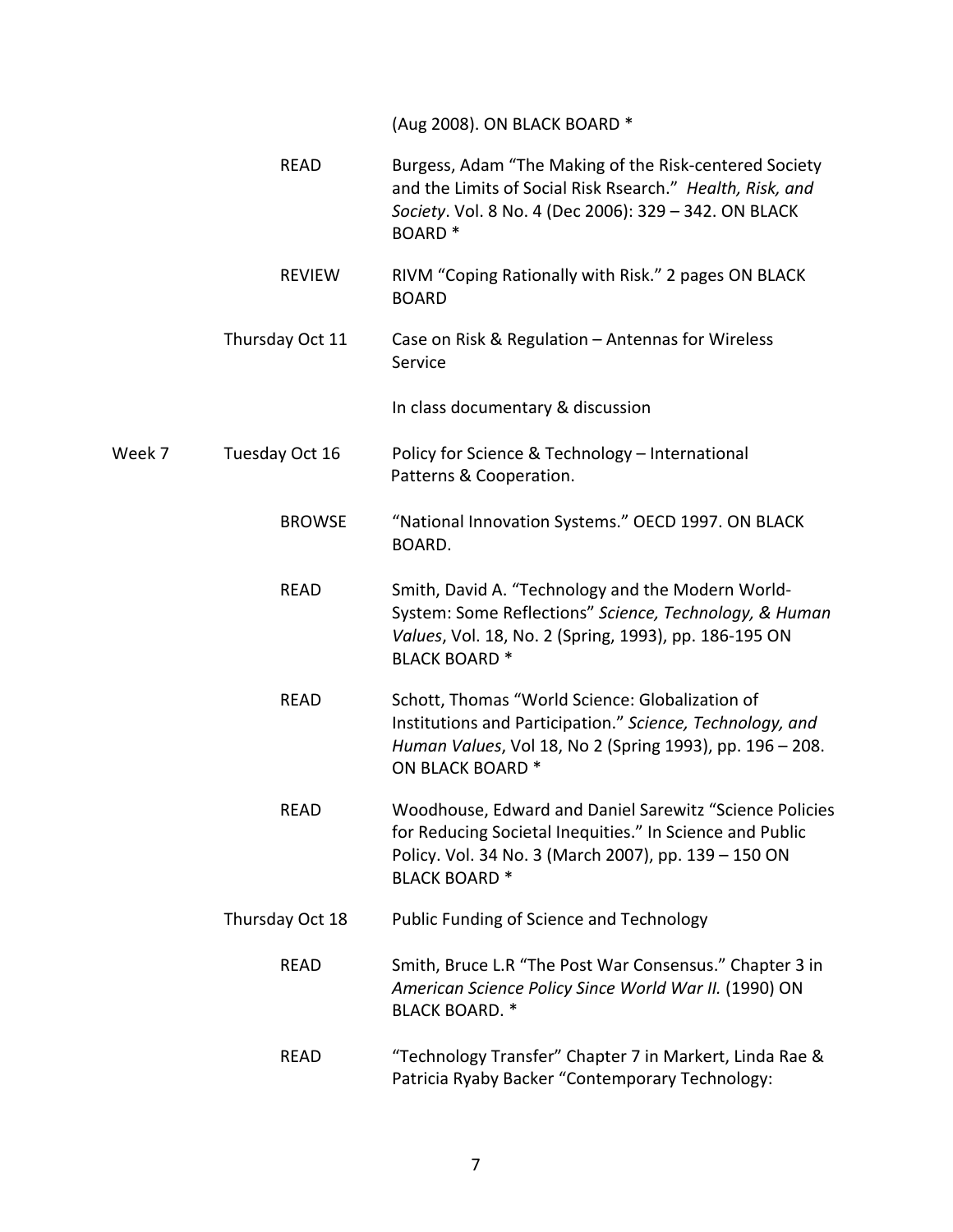|        |                 | Innovations, Issues, and Perspectives." (2003) ON BLACK<br><b>BOARD</b>                                                                                                                                                             |
|--------|-----------------|-------------------------------------------------------------------------------------------------------------------------------------------------------------------------------------------------------------------------------------|
|        | <b>REVIEW</b>   | DARPA Technological Spill Over. ON BLACK BOARD                                                                                                                                                                                      |
|        | LOOK AT         | Historical Trends in US R&D Funding AND<br>USA R&D Budget request 2012 ON BLACK BOARD                                                                                                                                               |
| Week 8 | Tuesday Oct 23  | <b>OPINION 2 DUE ON BLACK BOARD</b>                                                                                                                                                                                                 |
|        |                 | Case: CERN                                                                                                                                                                                                                          |
|        | <b>READ</b>     | Aymar, R. "Basic Science in a Competitive World."<br>http://public.web.cern.ch/public/en/About/BasicScience-en.html                                                                                                                 |
|        | <b>READ</b>     | Scientists Getting Clearer Picture of God Particle, CNN Blog<br>March 7, 2012                                                                                                                                                       |
|        |                 | http://lightyears.blogs.cnn.com/2012/03/07/scientists-<br>getting-clearer-picture-of-god-particle/                                                                                                                                  |
|        | Thursday Oct 25 | Education.                                                                                                                                                                                                                          |
|        | <b>READ</b>     | Bybee, Roger W. and Bruce Fuchs "Preparing the 21st<br>Century Workforce: A New Reform" in Science and<br>Technology Education Journal of Research in Science<br>Teaching. Vol. 43, No. 4, (2006): 349-352 ON BLACK<br><b>BOARD</b> |
|        | <b>REVIEW</b>   | "Federal Role in Education." US Department of Education.<br>www.ed.gov ON BLACK BOARD                                                                                                                                               |
|        | <b>READ</b>     | The Economist: ON BLACK BOARD<br>"Angst for the Educated." Sept. 3, 2011                                                                                                                                                            |

- READ "Is a US Brain Drain on the Horizon?" http://yaleglobal.yale.edu/content/us-brain-drain-horizon
- READ Lawrence M. Krauss "Science vs. Religion in the ID Debate" *Free Inquiry*. Vol. 26, No. 3 (April/May 2006) pp. 36-40

"Economics Focus: Marathon Machine." Nov. 19, 2011

Week 9 Tuesday Oct 30 Quiz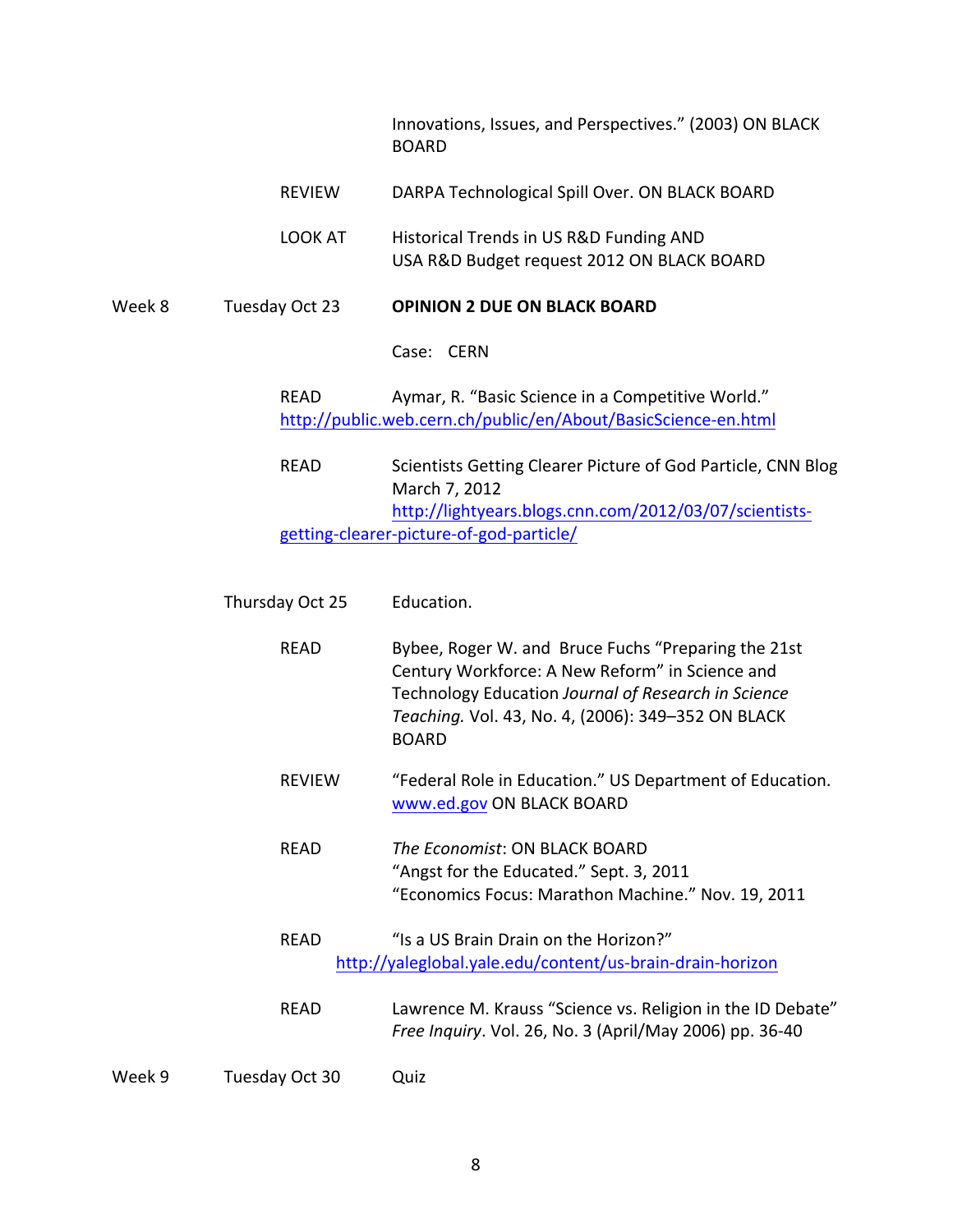Critical of Science – Afraid of New Technology

- READ Berry, Wendell "Why I Am Not Going to Buy a Computer." In Teich  $11^{th}$  ed. (5 pages only!)
- READ "Social Response to Technological Change" Chapter 11 in Markert, Linda Rae & Patricia Ryaby Backer in "Contemporary Technology: Innovations, Issues, and Perspectives." Goodheart-Willcox Company, Tinley Park IL USA (2003) ON BLACK BOARD
- Thursday Nov 1 National Security and Science & Technology
	- READ Hamlett, Patrick W. "The Military Industrial Complex." Chapter 7 in *Understanding Technological Politics: A Decision-Making Approach*. (1991) ON BLACK BOARD
		- READ *The Economist*. Oct. 8, 2011 "Flight of the Drones: Why the Future of Air Power Belongs to Unmanned Systems." ON **BLACK BOARD**
		- READ The Economist. Jan 21 2012 Peter W. Singer "Do Drones Undermine Democracy? ON BLACK BOARD
		- READ Lemnios, Zachery, "Science and Technology Keynote" to the Defense Technology and Requirements Conference, Washington, D.C. 17 Feb. 2010\*
		- REVIEW AAAS Department of Defense Science & Technology 2011 **Budget Analysis ON BLACK BOARD**
		- BROWSE MIT Institute for Soldier Nanotechnologies http://web.mit.edu/isn/

### Week 10 Tuesday Nov 6 Case study: E Voting

READ Blazarotti, Davide et all "An Experience in Testing the Security of Real-World Electronic Voting Systems" in *Transactions on Software Engineering.* Vol. 36, No. 4 July / August 2010 ABSTRACT and Sections 1, 8, 9, and 10 ON **BLACK BOARD.**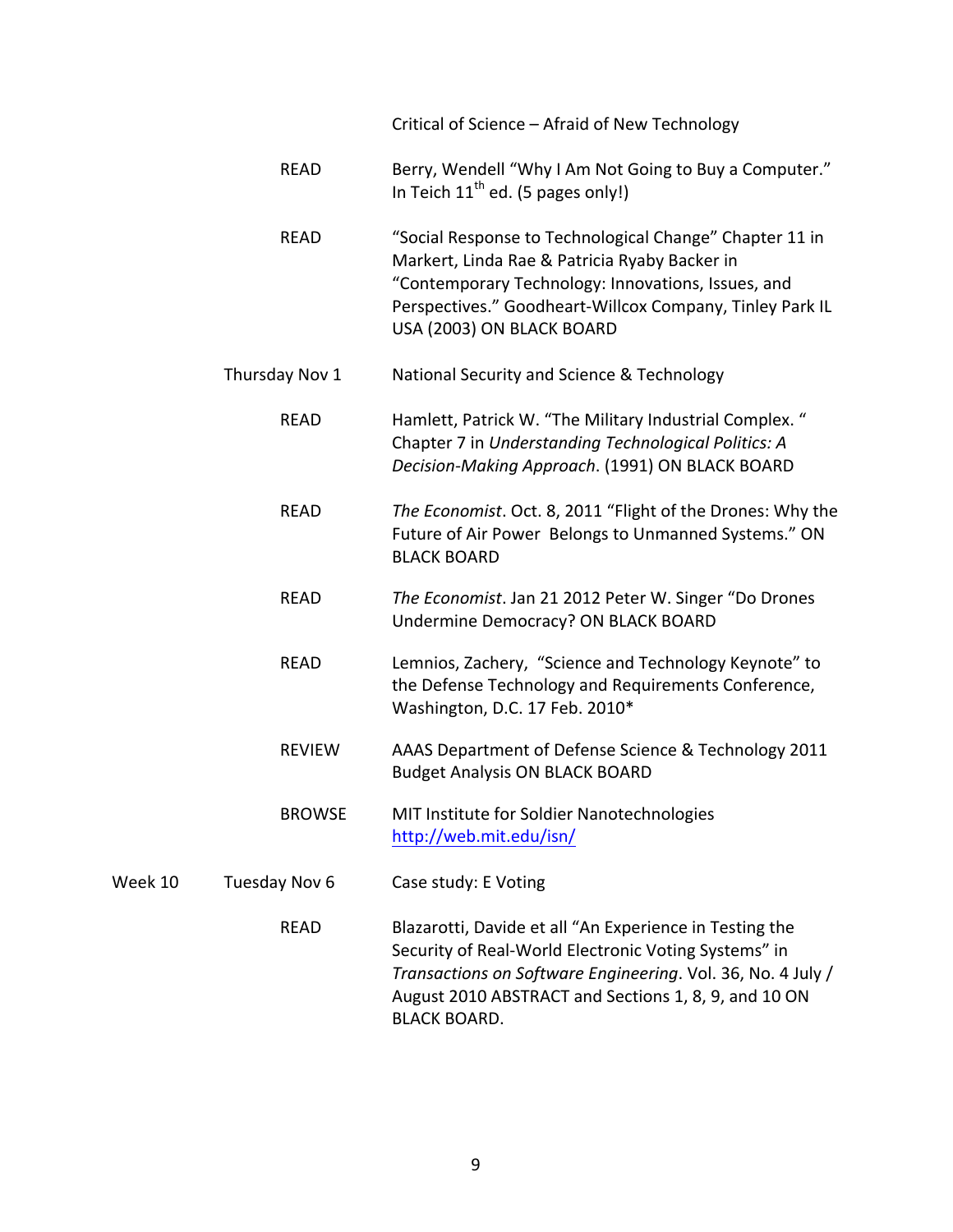|         |                 | Bederson, Benjamin B. et all "Electronic Voting System<br>Usability Issues." ABSTRACT, Introduction, and Conclusion.<br>ON BLACK BOARD.                                        |
|---------|-----------------|--------------------------------------------------------------------------------------------------------------------------------------------------------------------------------|
|         |                 | Hidalgo, Daniel F. "Digital Democracy: The Consequences<br>of Electronic Voting Technology in Brazil." ABSTRACT and<br>Introduction. ON BLACK BOARD.                           |
|         |                 | Mebane, Walter R. "Can We Trust Machines?" in Science.<br>Vol. 322, 31 October 2008. ON BLACK BOARD                                                                            |
|         |                 | "Check that Vote" NY Times editorial, July 16, 2008. ON<br><b>BLACK BOARD.</b>                                                                                                 |
|         | Thursday Nov 8  | Ethics - Social Consequences                                                                                                                                                   |
|         | <b>READ</b>     | Greely, Henry T. "Some Possible Legal and Social<br>Implications of Advances in Neuroscience." In Teich.*                                                                      |
|         | <b>READ</b>     | Sandel, Michael J. "The Case Against Perfection." In Teich.                                                                                                                    |
|         | <b>READ</b>     | Thomas Scott, Christopher "Stem Cell Research: The Great<br>Moral Divide." In Teich.                                                                                           |
| Week 11 | Tuesday Nov 13  | Participatory government                                                                                                                                                       |
|         | <b>READ</b>     | Fukuyama, Francis and Caroline Wagner "Governance<br>Challenges of Technological Revolutions." ON BLACK<br><b>BOARD*</b>                                                       |
|         | <b>READ</b>     | Gerardi Riordan, Donna "Research Funding via Direct<br>Democracy: Is it Good for Science?" in Issues in Science<br>and Technology (Summer 2008) pp. 23 - 27 ON BLACK<br>BOARD. |
|         | Thursday Nov 15 | Case: Space - TBD                                                                                                                                                              |
|         | <b>READ</b>     | Neil deGrasse Tyson "The Case for Space"<br>Foreign Policy March / April 2012 ON BLACK BOARD                                                                                   |
|         | <b>READ</b>     | Neil deGrasse Tyson "Back to the Final Frontier" Discover<br>Magazine April 2012 ON BLACK BOARD                                                                                |